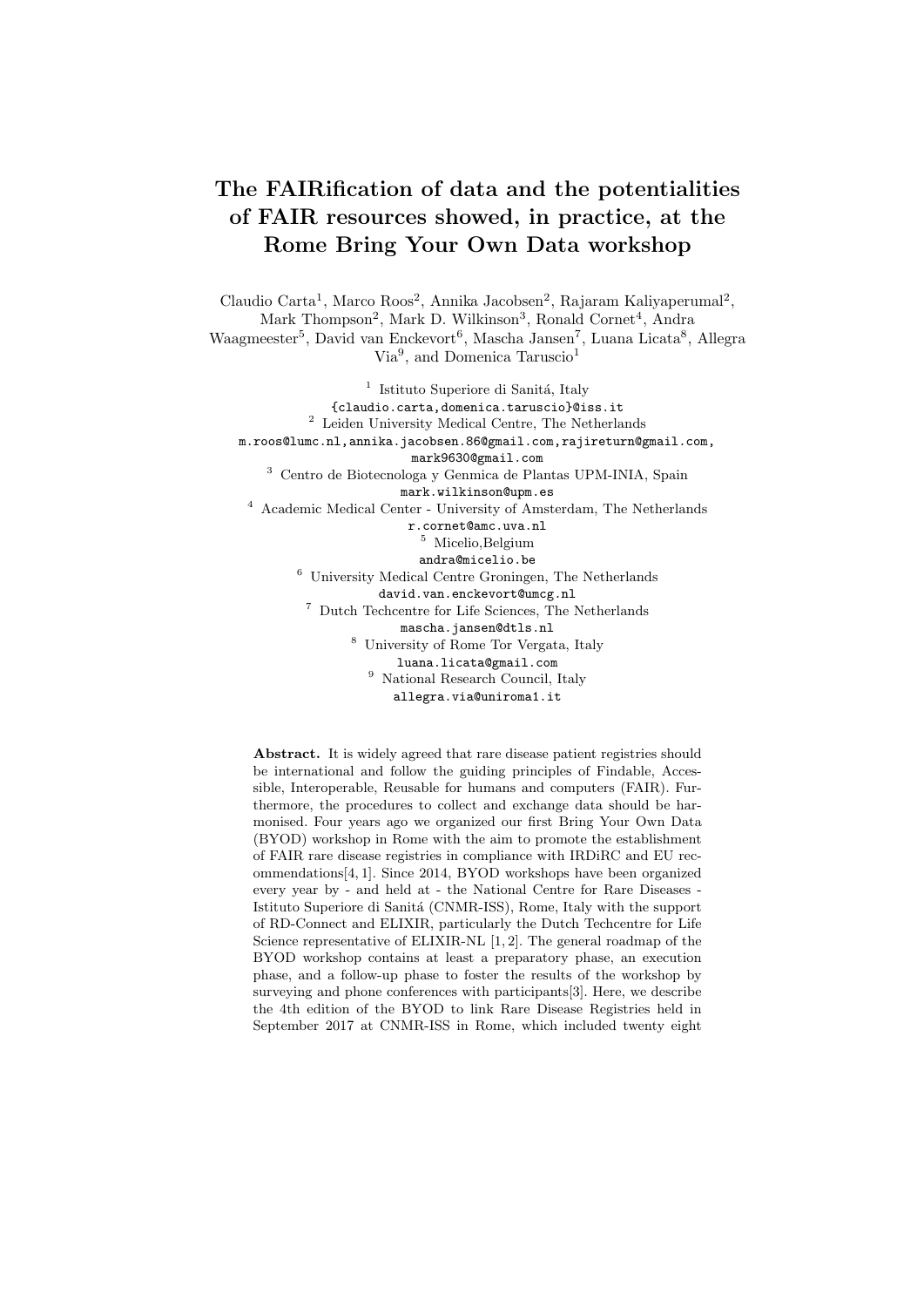## 2 FAIRification for disease registry managers

participants selected on the basis of participants background, role with reference to registry activities, and involvement in European Reference Networks (ERNs). This edition has been done in collaboration and/or with the support of several organisations such as RD-Connect, ELIXIR, RD-Action, EURORDIS, EpiRare, ERNs, and ICORD This year the focus was on (i) FAIRification process, with partially prepared semantic models, (ii) FAIR data tools, and (iii) FAIR data management. A new element was a semantic model sketching exercise with the registry managers. At the beginning of the workshop, an overview of the FAIRification process and an introduction to four selected, scrambled, and anonymous sample datasets were provided. In the following sessions, the BYOD became highly interactive and the participants, split in four groups, went step by step through the process of FAIRification with break-out sessions alternated to plenary sessions in which participants presented the results of their group work. In the first step, each group had to discuss and draw a conceptual model of their assigned dataset, followed by a plenary session to discuss commonalities and complementarities. In the second step, the groups created an ontological model based on the conceptual model from the previous step which required ontology search. In the third step, the OpenRefine-FAIRifier tool and metadata editor were used to aid in the creation of the machine readable format of the selected data. Next, to show the potential of data linkage, a cross resource question was executed over the four FAIRified sample datasets. The final part of the workshop was focused on a discussion about FAIR data management. Based on our experience from the previous editions of the workshop, the novel elements are: (i) in the preparatory phase only four heterogeneous datasets among those received were selected, ii) a breakout and plenary session at the end of each FAIRification step were introduced, (iii) a time slot allocated for the self sketching the semantic model with pen and paper by the registry managers, (iv) a time slot was allocated to discuss FAIR data management and FAIR project planning. We conclude that the main objectives of the BYOD for registry managers were achieved. The participants were able to see the potentiality of a FAIR registry and how this allowed to get more rapid responses to cross-resource questions improving the use of available information on rare diseases and speed up research. Furthermore, participants had the chance to get more into the FAIRification process and understand the importance of data management planning when setting up a registry. Finally, it is important to stress that the friendly environment and the high interactivity among the different players, i.e., data managers, researchers, clinicians, patient representatives, and IT-trainers, strongly contributed to make the BYOD workshop a success.

Keywords: Rare Disease Registries, FAIR data principles, BYOD

Acknowledgments. We greatly thank speakers, trainers, FAIR data experts, organizers, participants, patient associations and their representatives for their contribution to the BYOD workshop. BYOD workshop has been supported by CNMR-ISS, ELIXIR (particularly Dutch Techcentre for Life Science represen